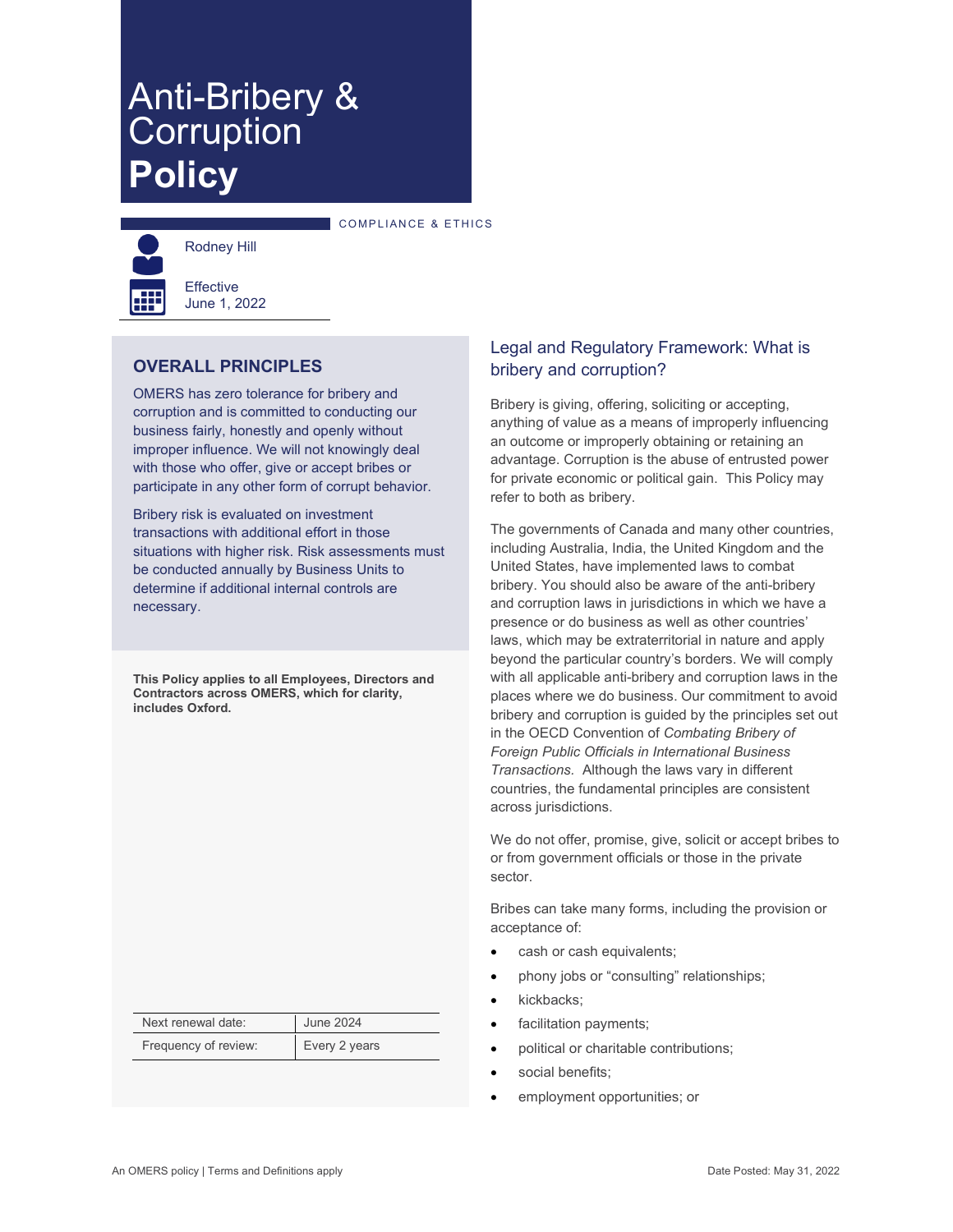gifts, travel, hospitality and reimbursement of expenses.

You are strictly prohibited from offering, paying, promising, soliciting, receiving or authorizing, directly or indirectly, any financial or other advantage or benefit to any person, for the improper performance (whether through an act, omission, use of influence or otherwise) of a relevant function or activity.

## Gifts and Entertainment Involving Government Officials

From time to time and in compliance with the *Code of Conduct and Ethics*, we may provide gifts or entertainment<sup>1</sup> to others in connection with our business. We prohibit giving or attempting to give gifts or entertainment in order to improperly influence a business decision, a policy decision, or to create a reciprocal obligation.

Generally, approval from the Global Head of Compliance must be sought prior to accepting gifts or entertainment from, or offering gifts or entertainment to, a government official, in order to ensure compliance with all applicable laws, policies and procedures and to track such expenses. 2For the avoidance of doubt and in accordance with our *Code of Conduct and Ethics*, entertainment includes meals.

#### Risk Assessments

The areas where we face the highest bribery risks are:

- transactions involving the purchase and sale of businesses or investment assets;
- transactions involving use of agents or third parties in the execution of a business activity;
- new business initiatives; and
- interaction with government officials.

#### **Annual Risk Consultation**

Business Units must undertake to consult with Compliance & Ethics on an annual basis to review their respective bribery risks, including new and existing business activities and ongoing risks associated with existing portfolio companies and/or other investments.

All such reviews must be formally documented by Compliance & Ethics noting any additional procedures and/or actions deemed necessary due to specific or general risks identified. Results must be shared with the Risk Management team.

#### **Investment Transactions**

A Bribery Risk Assessment, summarizing due diligence conducted to identify and evaluate risks, must be completed for each investment transaction. For purposes of this Policy, an investment transaction is a transaction to acquire or dispose of assets, shares or other interests in, or any third-party loan (or commitment) to fund the activities of, an entity, group of entities or investment assets outside of OMERS (each, an **"Investment Transaction**").

Investment Transactions do not include internal reorganizations, re-financings (unless a new lender or co-investor takes part), normal course purchases and sales of public investments or payments and debt transactions made in the normal course of real estate leasing and management activities.

Bribery Risk Assessments should also be completed for follow-on Investment Transactions requiring additional OMERS or Business Unit funding where, in consultation with Compliance & Ethics, the investment transaction team determines it is necessary or advisable based on the circumstances. For example, a Bribery Risk Assessment will generally not be expected for a follow-on investment where OMERS, directly or indirectly, has less than 50% of the voting or beneficial interest, for follow-on investments for purposes of funding working capital requirements or the buy-back of management's equity.

#### **Bribery Risk Assessment**

The Bribery Risk Assessment focuses on four key areas to understand both the inherent and residual risk components of entering into a transaction:

- What are the countr(ies) of origin and operations of the target, assets, asset manager and partners (as applicable)?
- What is the industry sector of the proposed investment and is it one with heightened risk of bribery?

<sup>&</sup>lt;sup>1</sup> As defined in the Code of Conduct and Ethics.

<sup>2</sup> Subject to special requirements for high-risk countries, you are not required to pre-approve entertainment with regulated pension plans, regulated financial or credit institutions, and sovereign wealth funds provided that all parties' applicable

policies and procedures are followed. Normal standards and reporting requirements for entertainment (as set out in the Code) will apply.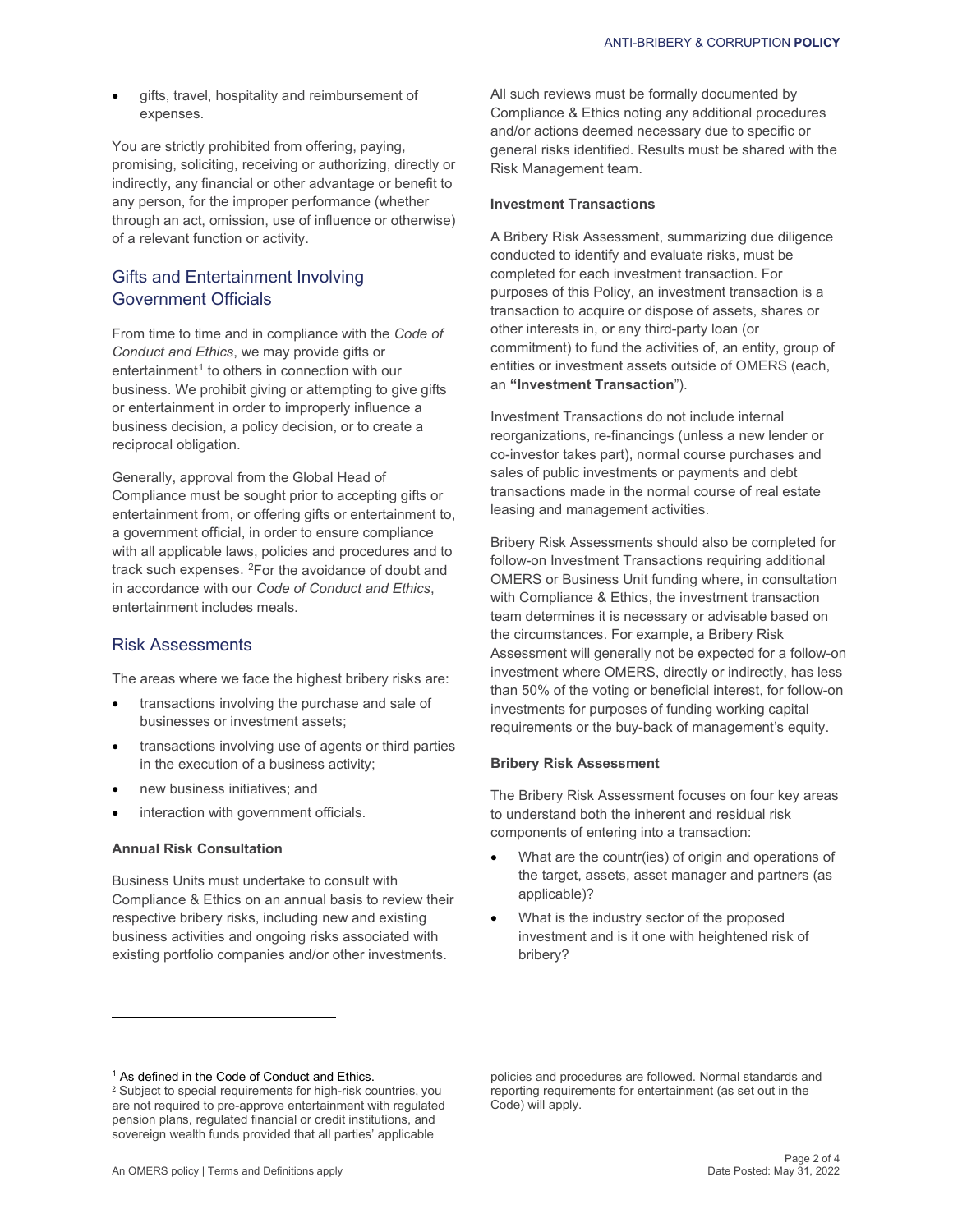- Are there any significant touch points between the potential investment and government or politically exposed persons?
- Does this transaction involve the use of third parties authorized to act on our behalf? Does the target rely on consultants, distributors, or third-party agents to carry out material aspects of its business?

The Bribery Risk Assessment will determine an inherent risk rating. The inherent risk rating will guide the investment transaction team and Compliance & Ethics on the necessary due diligence steps. Carrying out due diligence in line with this Policy will help us minimize legal, financial and reputational risks associated with Investment Transactions and will allow us to adopt any necessary risk mitigation strategies. A residual risk ranking will be determined based on assessment of the anti-bribery controls and mitigating factors identified coming out of the due diligence process.

#### **Inherent & Residual Risk Ratings**

- **Low Inherent: Investment transaction team to** consider appropriate anti-bribery and corruption controls as part of due diligence process.
- **Medium Inherent**: If inherent risk is Medium or above, enhanced anti-bribery and corruption controls should be considered as part of due diligence process by the investment transaction team. A member of Compliance & Ethics must be involved in this process, including assignment of a residual risk rating based on assessment of anti-bribery controls and any mitigating factors.
- **High:** In addition to the steps outlined in Medium above, the CRO or his delegate must have direct involvement in the process.

If the residual risk rating is assessed as Medium or High, the investment must be discussed with the CRO and materials and/or presentation to the AC Board, Investment Committee, TAC, CIO and/or Business Unit Head must refer to the residual bribery risk rating and mitigating controls.

#### **New Business Initiatives**

A new business Bribery Risk Assessment is to be completed for each new business initiative. A new business initiative is any proposal requiring AC Board or TAC approval to enter a new market, region or asset class or to create a new type of business structure or relationship that is not limited to a specific transaction, or is outside of the ordinary course of business, such as establishing a joint venture program or expanding the range of investment assets beyond what has been approved in the relevant business plan, but not including new Capital Markets portfolios.

The Business Unit proposing the new business initiative is responsible for developing and administering an implementation plan for addressing any identified bribery risks that are considered to be material as appropriate for their business.

#### **Agents or Third-Party Consultants (acting on behalf of OMERS)**

An agent is any person or entity retained by, and authorized to act on behalf of, OMERS who is paid to facilitate investments or strategic initiatives. This could include a consultant, joint venture partner, service provider, contractor, lobbyist or other advisor but does not include OMERS employees or AC Directors, nor does it include a law firm, accounting firm, financial, business or advisory, management consulting, or securities or real estate brokerage firm.

The finance and procurement functions have an established process for reviewing new vendors and identifying those with high risk for further consideration. Those vendors identified as high risk are referred to the CRO for approval.

## Internal Controls

OMERS has risk-based internal controls designed to prevent and detect bribery and corruption by those acting on our behalf. These controls address both the giving and receiving of bribes, with particular emphasis on preventing the giving of bribes. The controls include this Policy and other related policies, procedures and guidelines and the due diligence processes outlined herein.

## Training and Communication

The Policy Manager is responsible for ensuring that this Policy is communicated throughout OMERS, and that appropriate employees are regularly trained on the Policy. Training will focus on employees in business areas where bribery risks are highest and will be tailored to the employee's role.

## Reporting Suspected Violations

If you are offered a bribe, are asked to make a bribe, or suspect any bribery or violation of this Policy, you are required to report it to the Policy Monitor, Policy Sponsor or the OMERS Ethics Hotline.

You may submit a report or complaint by using the OMERS Ethics Hot Line operated by ClearView Connects, an independent third-party which provides a confidential communication channel for reporting your concerns. You may file a report through their website at [www.clearviewconnects.com](http://www.clearviewconnects.com) or by calling 1-866-696